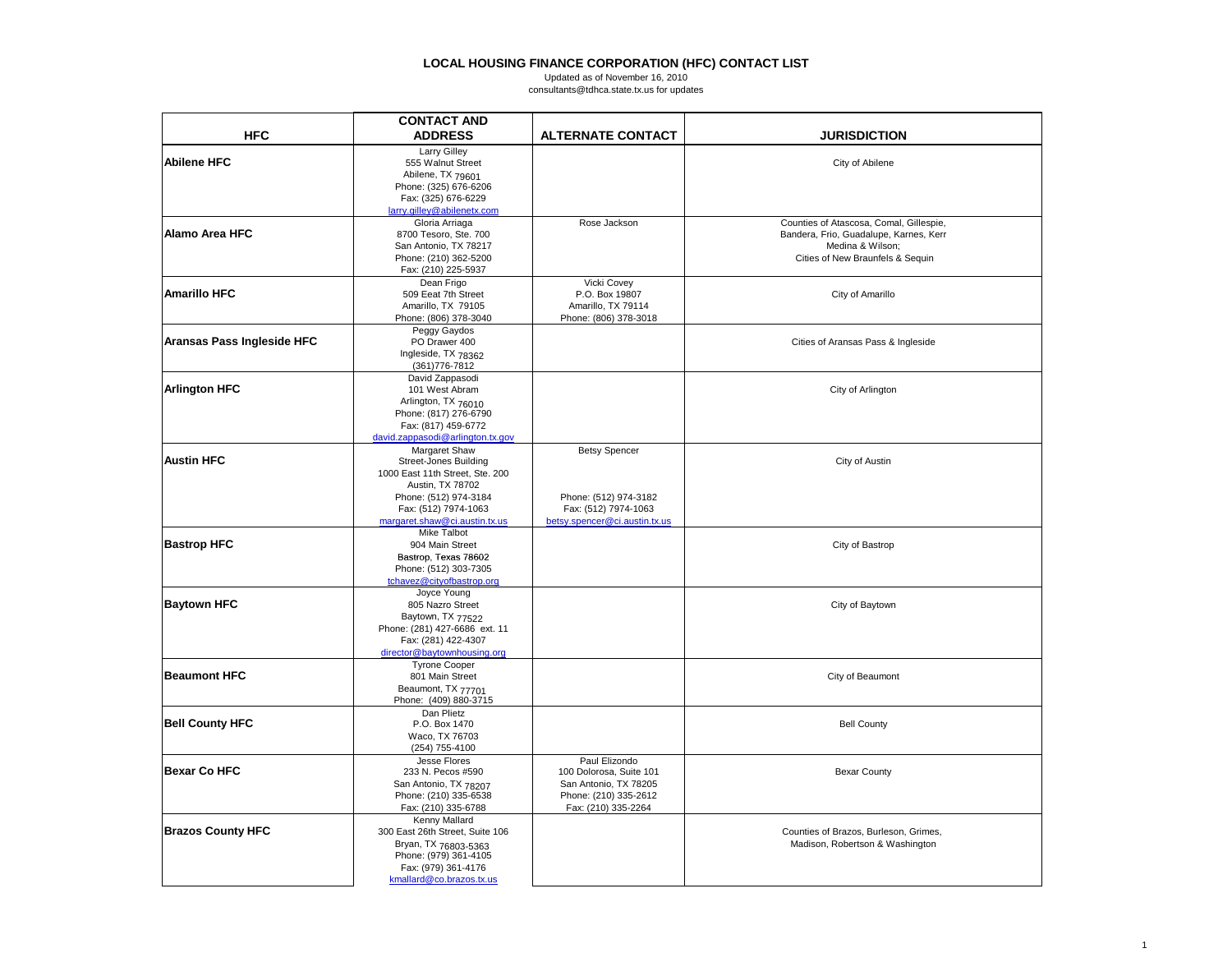|                                     | <b>CONTACT AND</b>                                |                           |                                                                                        |
|-------------------------------------|---------------------------------------------------|---------------------------|----------------------------------------------------------------------------------------|
| <b>HFC</b>                          | <b>ADDRESS</b>                                    | <b>ALTERNATE CONTACT</b>  | JURISDICTION                                                                           |
| <b>Cameron County HFC</b>           | <b>Reymond Cisneros</b><br>P.O. Box 5806          | Michael Hunter            | Cameron County                                                                         |
|                                     | Brownsville, TX 78520                             |                           |                                                                                        |
|                                     | Phone: (956) 984-2827<br>Fax: (956) 984-2891      | (214) 563-1284            |                                                                                        |
|                                     | cisnerosr@lonestarnationalbank.com                | michael@hunter-hunter.com |                                                                                        |
| <b>Capital Area HFC</b>             | Jim Shaw<br>4101 Parkstone Heights Dr., Suite 280 | <b>Greg Boatright</b>     | San Marcos & Cos of Bastrop, Blanco,                                                   |
|                                     | Austin, TX 78746                                  |                           | Burnet, Caldwell, Fayette, Hays, Llano,                                                |
|                                     | Phone: (512) 347-9903                             | Phone: (512) 347-9903     | Lee, & Williamson                                                                      |
|                                     | Fax: (512) 732-8341                               | Fax: (512) 732-8341       |                                                                                        |
|                                     | jeshaw@cahfc.org                                  | lfisher@cahfc.org         |                                                                                        |
| <b>City of Laredo Department of</b> | Thelma V. Acosta                                  |                           |                                                                                        |
|                                     | P.O. Box 1276                                     |                           | County of Webb                                                                         |
| <b>Community Development</b>        | Laredo, TX 78040<br>Phone: (956) 795-2675         |                           |                                                                                        |
|                                     | Donna Eakin                                       | County Judge Jon Burrows  |                                                                                        |
| Central Texas HFC                   | 100 East Central Avenue                           |                           | Counties of Bell, Coryell, Hamilton                                                    |
|                                     | Belton, TX 76513                                  |                           | Lampasas, Milam, Mills, and San Saba                                                   |
|                                     | Phone: (254) 933-5110                             | Phone: (254) 933-5105     |                                                                                        |
|                                     | donna.eakin@co.bell.tx.us                         |                           |                                                                                        |
|                                     | Jeffrey Sutton                                    | Albert Rodriguez          |                                                                                        |
| Concho Valley HFC                   | 2801 West Loop 306 Ste. A                         |                           | Counties of Coke, Concho, Crockett, Irion, Kimble<br>Mason, McCulloch, Menard, Reagan, |
|                                     | San Angelo, TX 76906<br>Phone: (325) 944-9666     | Phone: (325) 944-9666     | Schleicher, Sterling, Sutton & Tom Green                                               |
|                                     | Fax: (325) 944-9925                               | Fax: (325) 944-9925       |                                                                                        |
|                                     |                                                   | albert@cvcog.org          |                                                                                        |
|                                     | Mark Luft                                         | Sam Hughes                |                                                                                        |
| <b>Converse HFC</b>                 | 403 South Seguin                                  | 403 South Seguin          | City of Converse                                                                       |
|                                     | Converse, TX 78109                                | Converse, TX 78109        |                                                                                        |
|                                     | Phone: (210) 659-9163<br>Fax: (210) 659-0964      | Phone: (210) 658-5356     |                                                                                        |
|                                     | mluft@converseedc.com                             |                           |                                                                                        |
|                                     | Margie Rose                                       | Daniel Gallegos Jr.       |                                                                                        |
| Corpus Christi HFC                  | 1201 Leopard Street                               |                           | City of Corpus Christi                                                                 |
|                                     | Corpus Christi, TX 78401                          |                           |                                                                                        |
|                                     | Phone: (361) 826-3232                             | Phone: (361) 826-3017     |                                                                                        |
|                                     |                                                   | daniel@cc.texas.com       |                                                                                        |
| Dallas (City of) HFC                | Karen Schaffner<br>1500 Marilla                   | Monique Allen             | City of Dallas                                                                         |
|                                     | Dallas, TX 75201                                  |                           |                                                                                        |
|                                     | Phone: (214) 670-5390                             | Phone: (214) 236-3701     |                                                                                        |
|                                     |                                                   | moniqueallen@swbell.net   |                                                                                        |
|                                     | karen.schaffner@dallascityhall.com                |                           |                                                                                        |
|                                     | <b>Rick Loessberg</b>                             |                           |                                                                                        |
| <b>Dallas County HFC</b>            | 411 Elm Street                                    |                           | <b>Dallas County</b>                                                                   |
|                                     | Dallas, TX 75202<br>Phone: (214) 653-7601         |                           |                                                                                        |
|                                     | Fax: (214) 653-7057                               |                           |                                                                                        |
|                                     | rloessberg@dallascounty.org                       |                           |                                                                                        |
|                                     | Barbara Looper                                    | Linnie M. McAdams         |                                                                                        |
| <b>Denton County HFC</b>            | 110 West Hickory                                  | 1120 Kendolph Drive       | <b>Denton County</b>                                                                   |
|                                     | Denton, TX 76201                                  | Denton, TX 76201          |                                                                                        |
|                                     | (940) 349-2830<br>barbara.looper@dentoncounty.com | Phone: (940) 387-4859     |                                                                                        |
|                                     | Camelia Browder                                   |                           |                                                                                        |
| <b>DeSoto HFC</b>                   | DeSoto, TX 75115-3939                             |                           | City of DeSoto                                                                         |
|                                     | 211 East Pleasant Run Rd                          |                           |                                                                                        |
|                                     | Phone: (972) 230-9635                             |                           |                                                                                        |
|                                     | Fax: (972) 230-5795                               |                           |                                                                                        |
|                                     | chrowder@ci.desoto.tx.us                          |                           |                                                                                        |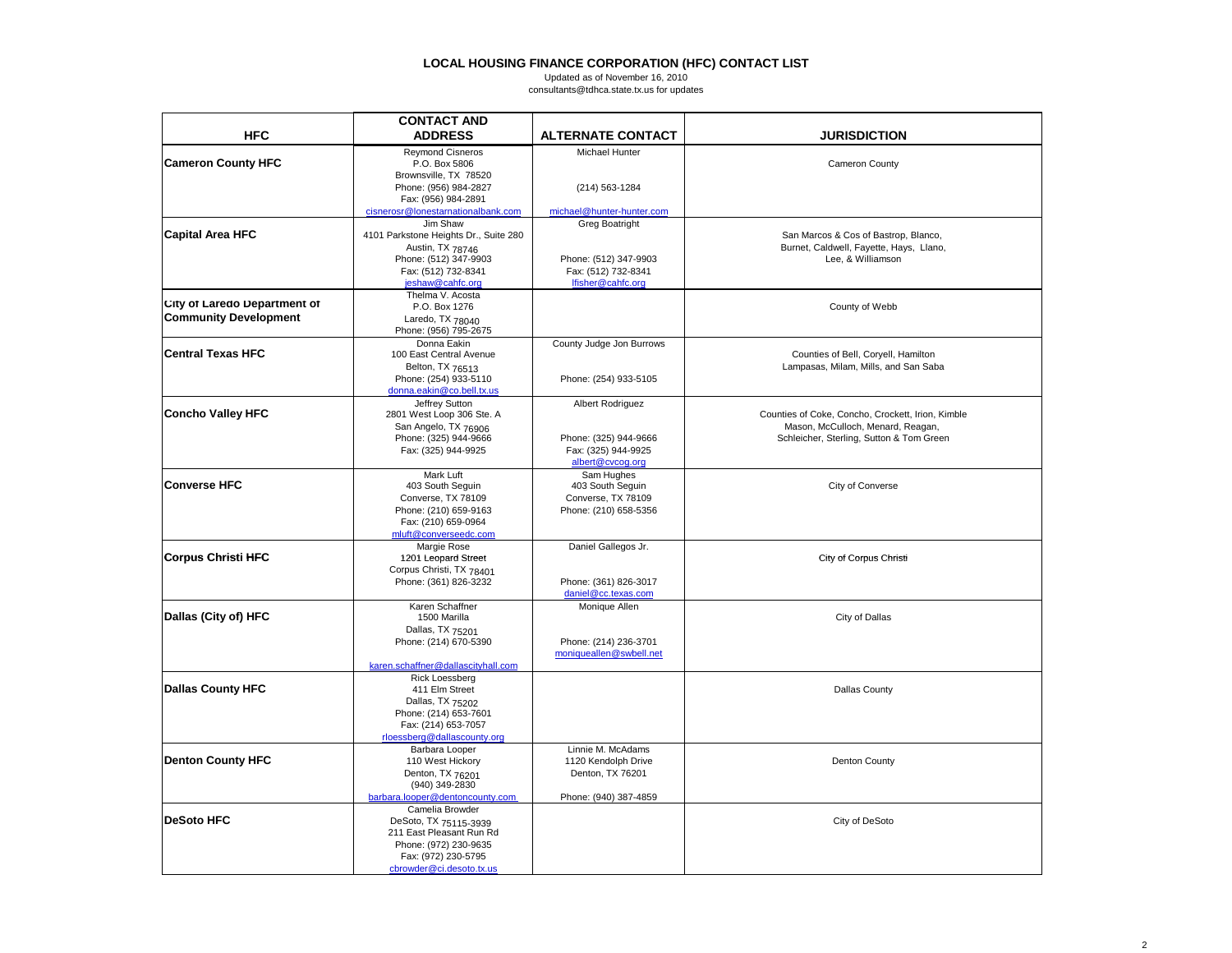|                             | <b>CONTACT AND</b>                                                                                                                                |                                                                                                                                                    |                                                                                                                                                          |
|-----------------------------|---------------------------------------------------------------------------------------------------------------------------------------------------|----------------------------------------------------------------------------------------------------------------------------------------------------|----------------------------------------------------------------------------------------------------------------------------------------------------------|
| <b>HFC</b>                  | <b>ADDRESS</b>                                                                                                                                    | <b>ALTERNATE CONTACT</b>                                                                                                                           | <b>JURISDICTION</b>                                                                                                                                      |
| <b>Donna HFC</b>            | City Manager<br>307 South 12th Street<br>Donna, TX 78537<br>(956) 464-3314                                                                        |                                                                                                                                                    | City of Donna                                                                                                                                            |
| <b>East Texas HFC</b>       | Judge Richard Anderson<br>211 West Austin<br>Marshall, TX 75670<br>Phone: (903) 938-8373<br>Fax: (903) 938-3748<br>rmatx1@sbcqlobal.net           |                                                                                                                                                    | Cos of Anderson, Angelina, Camp, Cherokee<br>Gregg, Harrison, Henderson, Marion<br>Nacogdoches, Panola, Rains, Rusk<br>Smith, Upshur, Van Zandt and Wood |
| <b>El Paso HFC</b>          | Adrian Duran<br>2 Civic Center Plaza, District #2<br>El Paso, TX 79901<br>Phone: (915) 541-4476<br>Fax: (915) 541-4348<br>duranax@elpasotexas.gov | Susie Byrd<br>2 Civic Center Plaza, District #2<br>El Paso, TX 79901<br>Phone: (915) 541-4416<br>Fax: (915) 541-4348<br>district#2@elpasotexas.gov | City of El Paso                                                                                                                                          |
| <b>El Paso County HFC</b>   | Carlos Aguilar<br>500 E San Antonio, 3rd Fl<br>El Paso, TX 79901<br>Phone: (325) 526-4177                                                         |                                                                                                                                                    | El Paso County                                                                                                                                           |
| <b>Farmers Branch HFC</b>   | Charles Cox<br>PO Box 819010<br>Farmers Branch, TX 75381-9010<br>Phone: (972) 919-2521<br>Fax: (972) 919-2688                                     |                                                                                                                                                    | City of Farmers Branch                                                                                                                                   |
| <b>Fort Bend County HFC</b> | Pamela Poole<br>303 Texas Parkway<br>Missouri City, TX 77459<br>Phone: (281) 261-4665<br>Fax: (281) 403-8009<br>poolepam@co.fort-bend.tx.us       |                                                                                                                                                    | Fort Bend County                                                                                                                                         |
| <b>Fort Worth HFC</b>       | Jesus "Jay" Chapa<br>1000 Throckmorton<br>Fort Worth, TX 76102<br>Phone: (817) 392-7540<br>Fax: (817) 392-7328<br>jesus.chapa@fortworthgov.org    | Cynthia Garcia<br>Phone: (817)-392-8187<br>Fax: (817) 392-7328<br>cynthia.b.garcia@fortworthgov.org                                                | City of Fort Worth                                                                                                                                       |
| <b>Galveston County HFC</b> | <b>Bill Etheredge</b><br>3206 Palmer Highway<br>Texas City, TX 77509<br>Phone: (409) 948-1788<br>Fax: (409) 945-7091<br>Bether3206@aol.com        |                                                                                                                                                    | Galveston Co w/out Cities of Dickinson, Galveston<br>La Marque League City, Santa Fe & Texas City                                                        |
| <b>Galveston HFC</b>        | Sam Tramonte<br>2127 Broadway<br>Galveston, TX 77550<br>Phone: (409) 763-2454<br>Fax: (409) 763-4309                                              |                                                                                                                                                    | City of Galveston                                                                                                                                        |
| <b>Garland HFC</b>          | John Jacobs<br>6010 Troon Circle<br>Garland, TX 75044<br>Phone: (214) 554-8928<br>Fax: (888) 746-4649                                             | Ed Jackson<br>6010 Toon Cr.<br>Garland, TX 75044-4244<br>Phone: (214) 554-8928                                                                     | City of Garland                                                                                                                                          |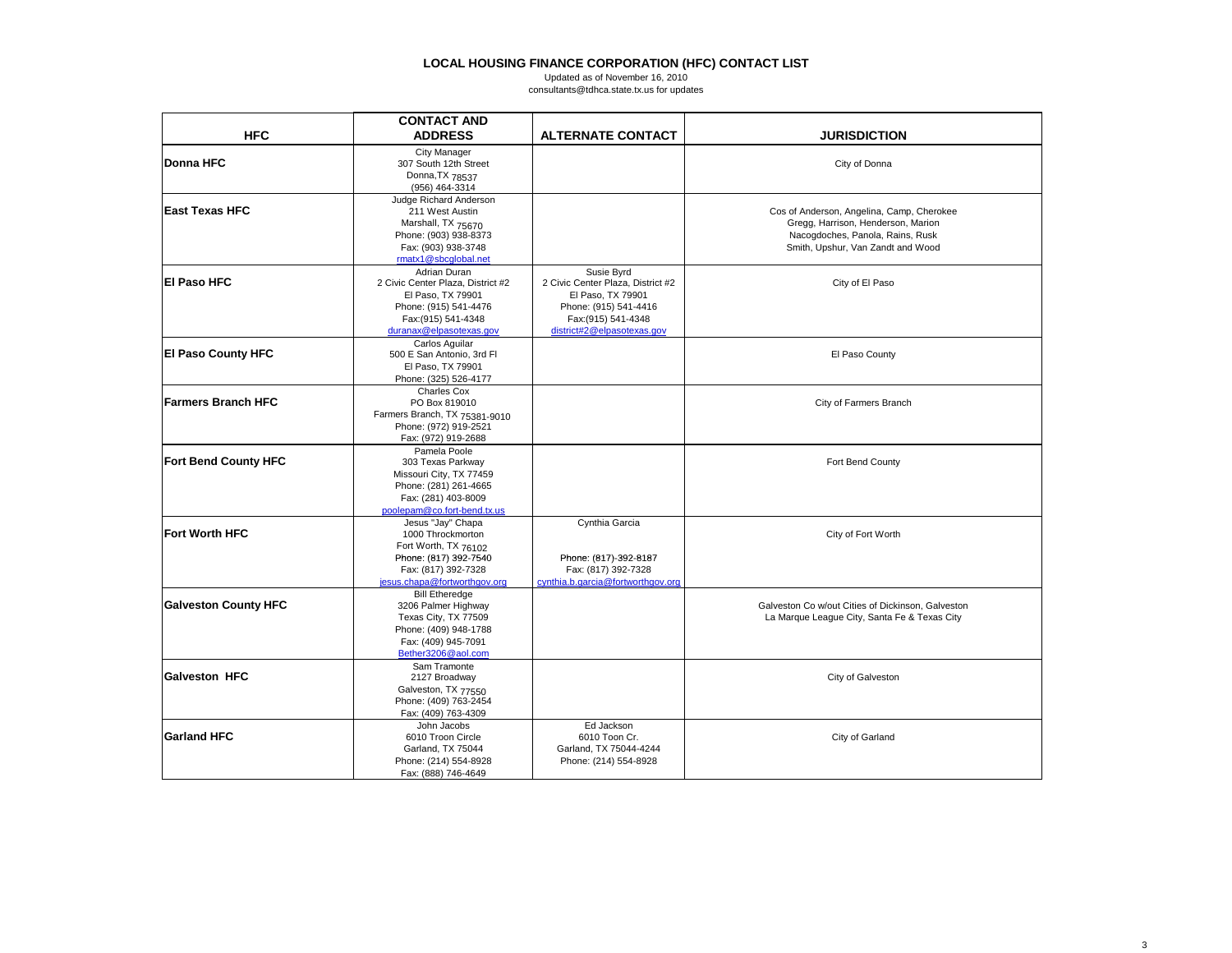|                              | <b>CONTACT AND</b>                                                      |                                                      |                                            |
|------------------------------|-------------------------------------------------------------------------|------------------------------------------------------|--------------------------------------------|
| <b>HFC</b>                   | <b>ADDRESS</b>                                                          | <b>ALTERNATE CONTACT</b>                             | <b>JURISDICTION</b>                        |
| <b>Grand Prairie HFC</b>     | Eddie Freeman<br>2714 Colosseum                                         | Doug Jackson                                         | City of Grand Prairie                      |
|                              | Grand Prairie, TX 75052<br>Phone: (214) 707-2637<br>Fax: (817) 272-5806 | Phone: (817) 825-7771                                |                                            |
|                              | eddie.b.freeman@qmail.com                                               |                                                      |                                            |
|                              | Sam Lozano                                                              | Manuel Lara                                          |                                            |
| <b>Harlingen HFC</b>         | 2410 Riverside Dr.<br>Harlingen, TX 78550                               |                                                      | Cities of Harlingen & San Benito           |
|                              | Phone: (956) 428-3584                                                   | (956) 361-3800                                       |                                            |
|                              | Genie Frye                                                              |                                                      |                                            |
| <b>Harris County HFC</b>     | 1001 Fannin Ste. 2500                                                   |                                                      | <b>Harris County</b>                       |
|                              | Houston, TX 77002-6760<br>Phone: (713) 758-2957                         |                                                      |                                            |
|                              | Fax: (713) 615-5661                                                     |                                                      |                                            |
|                              | qfrye@velaw.com                                                         |                                                      |                                            |
|                              | Jeff Wall                                                               |                                                      |                                            |
| <b>Heart of Texas HFC</b>    | P.O. Box 2570 City Hall 4th Floor                                       |                                                      | Counties of Bosque, Falls, Freestone, Hill |
|                              | Waco, TX 76702-2570                                                     |                                                      | Limestone, & McClennan & City of Waco      |
|                              | Phone: (254) 750-5652                                                   |                                                      |                                            |
|                              | Fax: (254) 750-5604<br>jwall@ci.waco.tx.us                              |                                                      |                                            |
|                              | Kelly Poovey                                                            |                                                      |                                            |
| <b>Henderson HFC</b>         | 400 W Main                                                              |                                                      | <b>Rusk County</b>                         |
|                              | Henderson, TX 75652                                                     |                                                      |                                            |
|                              | Phone: (903) 657-6551 Ext. 231                                          |                                                      |                                            |
|                              | Fax: (903) 657-7327                                                     |                                                      |                                            |
|                              | Eddie R. Chapa                                                          | A. Guerra                                            |                                            |
| <b>Hidalgo/Willacy HFC</b>   | 546 W. Hidalgo Ave.                                                     | 546 W. Hidalgo Ave.                                  | Counties of Hidalgo & Willacy              |
|                              | Raymondville, TX 78580-3530<br>Phone: (956) 689-2014                    | Raymondville, TX 78580-3530<br>Phone: (956) 689-3393 |                                            |
|                              | Fax: (956) 689-4214                                                     | Fax: (956) 345-8020                                  |                                            |
|                              | conchacindy@yahoo.com                                                   |                                                      |                                            |
|                              | Greg Mays                                                               | Valeria Gray                                         |                                            |
| <b>Housing Options, Inc.</b> | c/o Housing Auth of Dallas                                              |                                                      | City of Dallas                             |
|                              | 3939 North Hampton Road                                                 |                                                      |                                            |
|                              | Dallas, TX 75212                                                        |                                                      |                                            |
|                              | Phone: (214) 951-1950<br>Fax: (214) 951-8495                            | Phone: (214) 951-8475<br>Fax: (214) 951-8495         |                                            |
|                              | gmays@dhadalcom                                                         | legal@dhadal.com                                     |                                            |
|                              | Jeff Smith                                                              |                                                      |                                            |
| <b>Houston HFC</b>           | 9545 Katy Freeway, Ste 105                                              |                                                      | City of Houston                            |
|                              | Houston, TX 77024                                                       |                                                      |                                            |
|                              | Phone: (713) 461-2749                                                   |                                                      |                                            |
|                              | Fax: (713) 467-7598                                                     |                                                      |                                            |
|                              | hhfc@swbell.net<br>Jeff Branick                                         | Guy Goodson                                          |                                            |
| Jefferson County HFC         | P.O. Box 4025                                                           |                                                      | Jefferson County                           |
|                              | Beaumont, TX 77704                                                      |                                                      |                                            |
|                              | Phone: (409) 835-8469                                                   | (409) 654-6730                                       |                                            |
|                              | Cell: (409) 748-0247                                                    |                                                      |                                            |
|                              | Fax: (409) 784-5806                                                     |                                                      |                                            |
|                              | jbranick@aol.com                                                        | qqoodson@qermer.com                                  |                                            |
| <b>Laredo HFC</b>            | Erasmo Villarreal<br>1120 San Bernardo Ave.                             |                                                      | City of Laredo                             |
|                              | Laredo, TX 78040                                                        |                                                      |                                            |
|                              | Phone: (956) 794-1625                                                   |                                                      |                                            |
|                              | Fax: (956) 795-2998                                                     |                                                      |                                            |
|                              | evillarreal@ci.laredo.tx.us                                             |                                                      |                                            |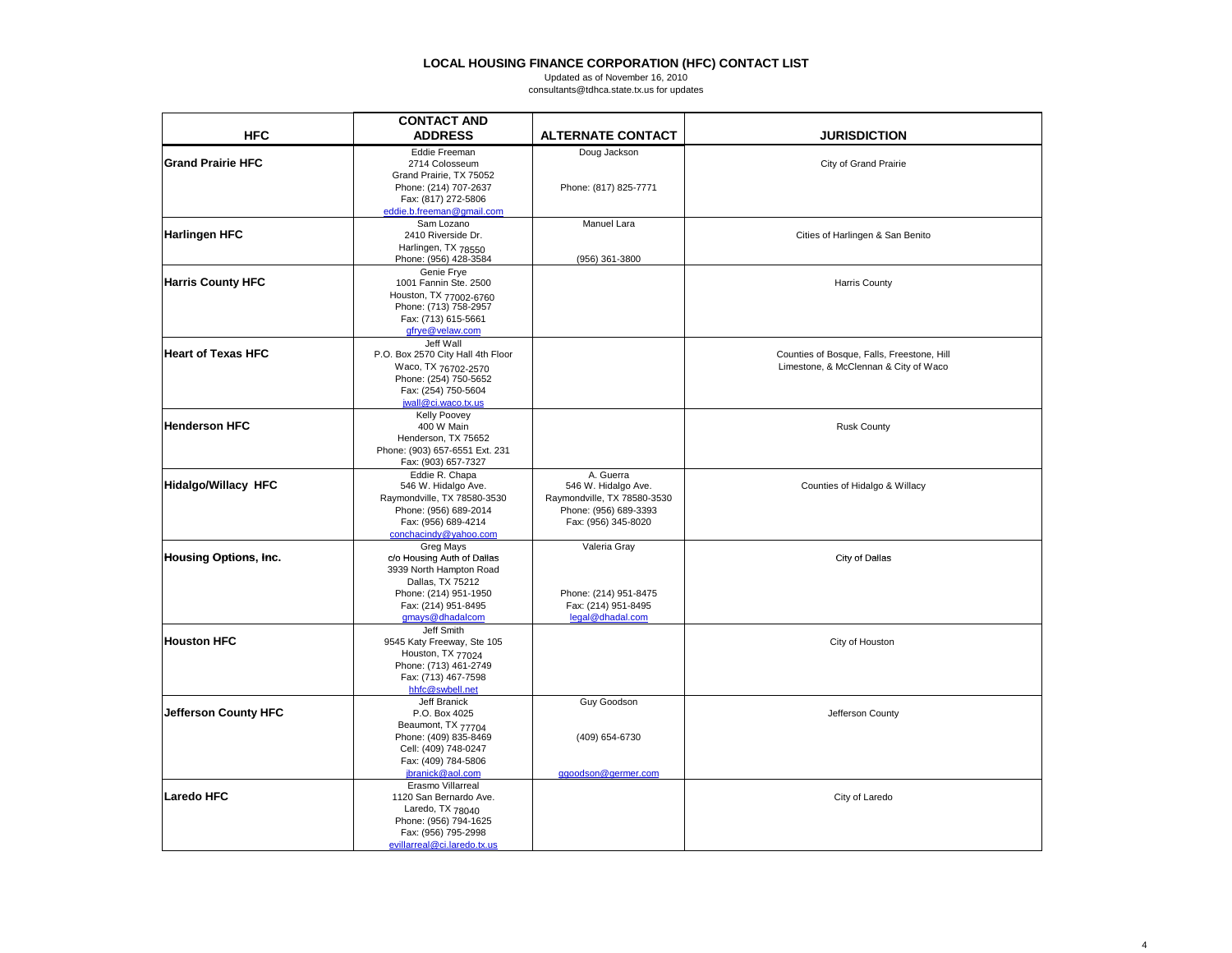|                              | <b>CONTACT AND</b>                                                                                                                                |                                                                                                                                 |                                                                                                                                                                          |
|------------------------------|---------------------------------------------------------------------------------------------------------------------------------------------------|---------------------------------------------------------------------------------------------------------------------------------|--------------------------------------------------------------------------------------------------------------------------------------------------------------------------|
| <b>HFC</b>                   | <b>ADDRESS</b>                                                                                                                                    | <b>ALTERNATE CONTACT</b>                                                                                                        | <b>JURISDICTION</b>                                                                                                                                                      |
| Lubbock HFC                  | Shari Flynn<br>3212 Avenue Q<br>Lubbock, TX 79405<br>Phone: (806) 745-9559<br>Fax: (806) 765-5828<br>Ihfc@lubbockhousing.com                      | Debora Lopez<br>4401 82nd St., Ste. 1150<br>Lubbock, TX 79424<br>Phone: (806) 771-7710<br>Fax: (806) 771-7700<br>lopez@door.net | City of Lubbock                                                                                                                                                          |
| McAllen HFC                  | Annette Villarreal<br>PO Box 220<br>McAllen, TX 78505<br>Phone: (956) 681-1020                                                                    |                                                                                                                                 | City of McAllen                                                                                                                                                          |
| <b>McKinney HFC</b>          | Cristel Pruneda<br>130 South Chestnut<br>McKinney, TX 75069<br>Phone: (972) 547-7519<br>cpruneda@mckinneytexas.org                                |                                                                                                                                 | City of McKinney                                                                                                                                                         |
| <b>Mesquite HFC</b>          | Ted Barron<br>1515 North Galloway<br>Mesquite, TX 75149<br>Phone: (972) 216-6404<br>tbarron@cityofmesquite.com                                    |                                                                                                                                 | City of Mesquite                                                                                                                                                         |
| <b>Metropolitan HFC</b>      | Shanae Jennings<br>1311 West Irving Blvd<br>Irving, TX 75061-7220<br>Phone: (972) 721-2493<br>siennings@cityofirving.org                          |                                                                                                                                 | City of Irving                                                                                                                                                           |
| <b>Midland HFC</b>           | Jerry Morales<br>P.O. Box 1052<br>Midland, TX 79702<br>Phone: (432) 685-7432<br>imorales@nts-online.net                                           |                                                                                                                                 | <b>Midland County</b>                                                                                                                                                    |
| <b>Montgomery County HFC</b> | R.A. Dieson. Jr.<br>307 N. San Jacinto<br>Conroe, TX 77301<br>Phone: (936) 520-4305<br>Fax: (936) 756-1813<br>radeison@bdglaw.net                 |                                                                                                                                 | <b>Montgomery County</b>                                                                                                                                                 |
| <b>Nortex HFC</b>            | Dennis Wilde<br>4309 Jacksonboro Hwy, Ste. 200<br>Wichita Falls, TX 76302<br>Phone: (940) 322-5281<br>Fax: (940) 322-6743<br>dwilde@nortexrpc.org | David Clark<br>2112 Indian Heights Blvd.<br>Wichita Falls, TX 76309<br>Phone: (940) 691-6857<br>dave.clark@cwftx.net            | Cos Archer, Baylor, Clay, Cottle, Foard<br>Hardeman, Jack, Montague, Wichita,<br>Willbarger, & Young                                                                     |
| North Central Texas HFC      | Makia Epie<br>P.O. Box 310<br>Cedar Hill, TX 75106<br>Phone: (469) 454-2448<br>Fax: (972) 291-5199<br>makia@makiaepie.com                         | Robert Johnson<br>Phone: (214) 953-4055                                                                                         | Cos of Ellis, Erath, Hood, Johnson, Kaufman<br>Navarro, Palo Pinto, Parker and Rockwall<br>Cities of Cedar Hill, DeSoto, Duncanville,<br>Lancaster and Waxahachie, Texas |
| Northwest Central Texas HFC  | J.R. Kirk Kirkpatrick<br>2N Main Street<br>Cleburne, TX 76033<br>Phone: (817) 556-6305<br>Fax: (817) 556-6807<br>kirk@johnsoncountytx.org         | Kathy Blackwell<br>kathyb@johnsoncountytx.org                                                                                   |                                                                                                                                                                          |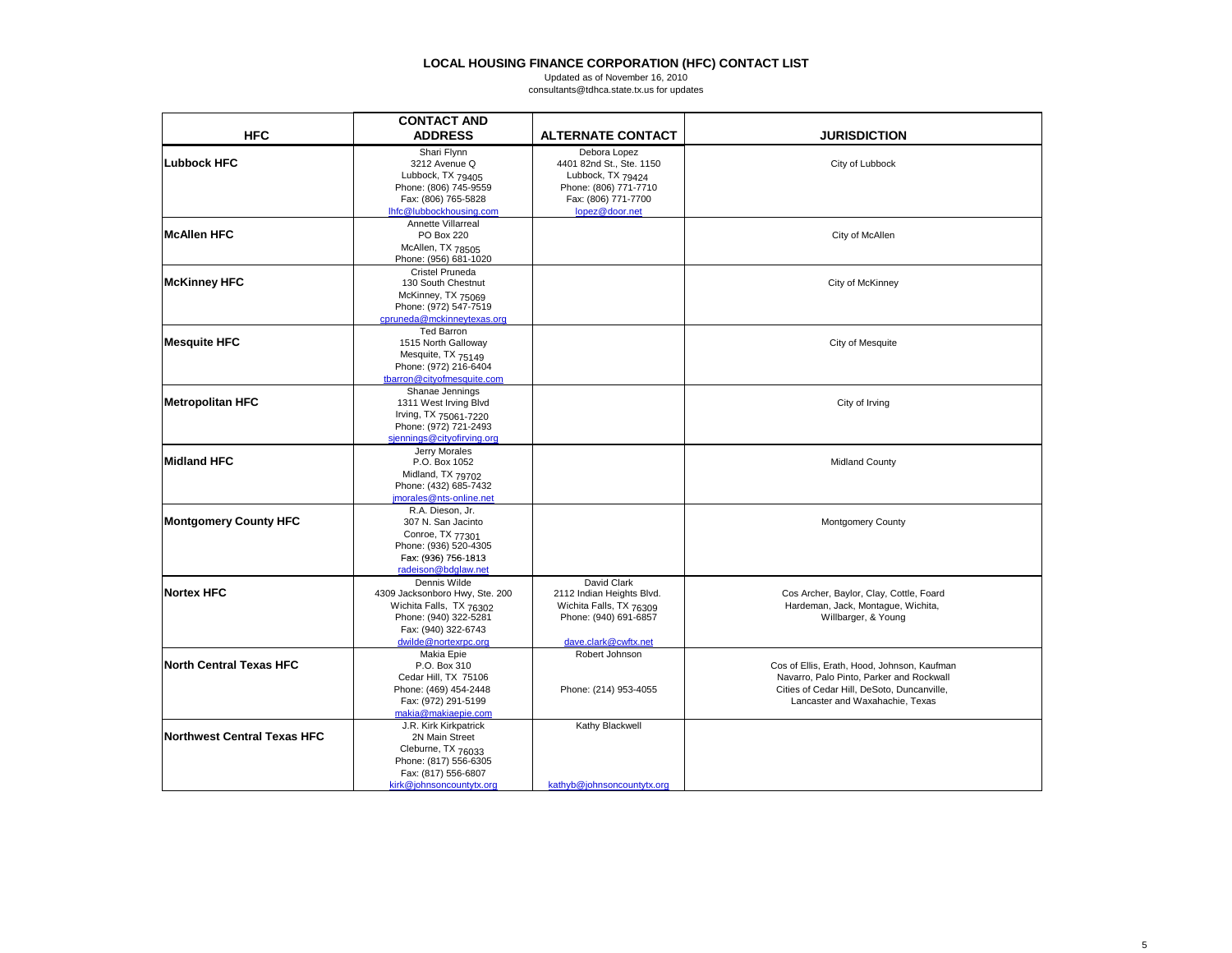|                                     | <b>CONTACT AND</b>                                |                                            |                                                                                      |
|-------------------------------------|---------------------------------------------------|--------------------------------------------|--------------------------------------------------------------------------------------|
| <b>HFC</b>                          | <b>ADDRESS</b>                                    | <b>ALTERNATE CONTACT</b>                   | <b>JURISDICTION</b>                                                                  |
|                                     | Steve Waterman                                    |                                            |                                                                                      |
| <b>Nueces County HFC</b>            | 901 Leopard Street                                |                                            | <b>Nueces County</b>                                                                 |
|                                     | Corpus Christi, TX 78401<br>Phone: (361) 888-0880 |                                            |                                                                                      |
|                                     | Fax: (361) 888-0376                               |                                            |                                                                                      |
|                                     | steve.waterman@co.nueces.tx.us                    |                                            |                                                                                      |
|                                     | Jill Miller                                       | Licia Vasquez                              |                                                                                      |
| <b>Odessa HFC</b>                   | 3801 North Dixie                                  | 3800 East 42nd St., Suite 600              | City of Odessa                                                                       |
|                                     | Odessa, TX 79762                                  | Odessa, TX 79762                           |                                                                                      |
|                                     | Phone: (432) 362-2349                             | Phone: (432) 362-2349                      |                                                                                      |
|                                     | Fax: (432) 362-4200                               | Fax: (432) 362-4200                        |                                                                                      |
|                                     | jtmiller@nwol.net                                 | licia@netwest.com                          |                                                                                      |
|                                     | Michael Carr                                      |                                            | Counties of Carson, Collingsworth, Dallam                                            |
| <b>Panhandle Regional HFC</b>       | P.O. Box 50958                                    |                                            | Deaf Smith, Donley, Gray, Hall, Hansford,                                            |
|                                     | Amarillo, TX 79159                                |                                            | Hartley, Hemphill, Hutchnson, Lipscomb                                               |
|                                     | Phone: (806) 360-2060                             |                                            | Moore, Ochiltree, Oldham, Parmer, Potter, Randall, Roberts,                          |
|                                     | Fax: (806) 364-1145                               |                                            | Sherman, & Wheeler & Cities-Darrouzett, Follett, Perryton, & Booker                  |
|                                     | prhfc@wtrt.net                                    |                                            |                                                                                      |
|                                     | Cheryl Keith                                      |                                            | Cos of Andrews, Borden, Crane, Dawson,                                               |
| Permian Basin Regional HFC          | P.O. Box 60660                                    |                                            | Ector, Gaines, Seminole, Glasscock,                                                  |
|                                     | Midland, TX 79711                                 |                                            | Howard, Loving, Martin, Reeves,                                                      |
|                                     | Phone: (432) 563-1061                             |                                            | Terrell, Upton, Ward & Winkler                                                       |
|                                     | Fax: (432) 561-5671                               |                                            |                                                                                      |
| <b>Sabine Neches HFC</b>            | Guy Goodson<br>550 Fannin Ste. 400                |                                            | Hardin County & Orange County                                                        |
|                                     | Beaumont, TX 77701                                |                                            |                                                                                      |
|                                     | Phone: (409) 654-6700                             |                                            |                                                                                      |
|                                     | Fax: (409) 835-2115                               |                                            |                                                                                      |
|                                     | Ed Hinojosa, Jr.                                  |                                            |                                                                                      |
| <b>ISan Antonio HFC</b>             | 818 South Flores                                  |                                            | City of San Antonio                                                                  |
|                                     | San Antonio, TX 78204                             |                                            |                                                                                      |
|                                     | Phone: (210) 477-6006                             |                                            |                                                                                      |
|                                     | ed hinojosa@saha.org                              |                                            |                                                                                      |
|                                     | John Kenny                                        |                                            |                                                                                      |
| <b>San Antonio Housing Trust FC</b> | P.O. Box 15915                                    |                                            | City of San Antonio                                                                  |
|                                     | San Antonio, TX 78212                             |                                            |                                                                                      |
|                                     | Phone: (210) 735-2772                             |                                            |                                                                                      |
|                                     | Fax: (210) 735-2112                               |                                            |                                                                                      |
|                                     | johnk@sahousingtrust.org                          |                                            |                                                                                      |
| <b>South Plains HFC</b>             | <b>Timothy Pierce</b>                             | Margo Boyd                                 |                                                                                      |
|                                     | 1323 58th Street                                  | 1323 58th Street                           | Cos of Bailey, Cochran, Crosby, Dickens,<br>Floyd, Garza, Hale, Hockley, King, Lamb, |
|                                     | Lubbock, TX 79412                                 | Lubbock, TX 79412<br>Phone: (806) 762-8721 | Lubbock, Lynn, Motley, Terry                                                         |
|                                     | Phone: (806) 762-8721<br>Fax: (806) 765-9544      | Fax: (806) 765-9544                        | Yoakum, & City of Plainview                                                          |
|                                     | tpierce@spaq.org                                  | mboyd@spag.org                             |                                                                                      |
|                                     | <b>Richard Borchard</b>                           |                                            |                                                                                      |
| <b>South Texas HFC</b>              | 901 Leopard Street                                |                                            | Now part of Coastal Bend HFC                                                         |
|                                     | Corpus Christi, TX 78401                          |                                            |                                                                                      |
|                                     | Ron Williams                                      | Bob Allen                                  | Cos of Austin, Brazoria, Chambers, Liberty                                           |
| <b>Southeast Texas HFC</b>          | 11111 South Sam Houston Parkway East              | 2323 Hearne                                | Matagorda, Waller, Walker, Wharton &                                                 |
|                                     | Houston, TX 77089                                 | Pasadena, TX 77502                         | Cities of Baytown, Deer Park, Dickinson,                                             |
|                                     | Phone: (281) 484-4663                             | Phone: (713) 475-7862                      | La Marque, La Porte, League City, Pasadena                                           |
|                                     | Fax: (281) 484-1971                               | Fax: (713) 475-7859                        | Santa Fe, Shoreacres, Texas City & Tomball                                           |
|                                     | rwilliams@sethfc.com                              | rhallen@ci.pasadena.tx.us                  |                                                                                      |